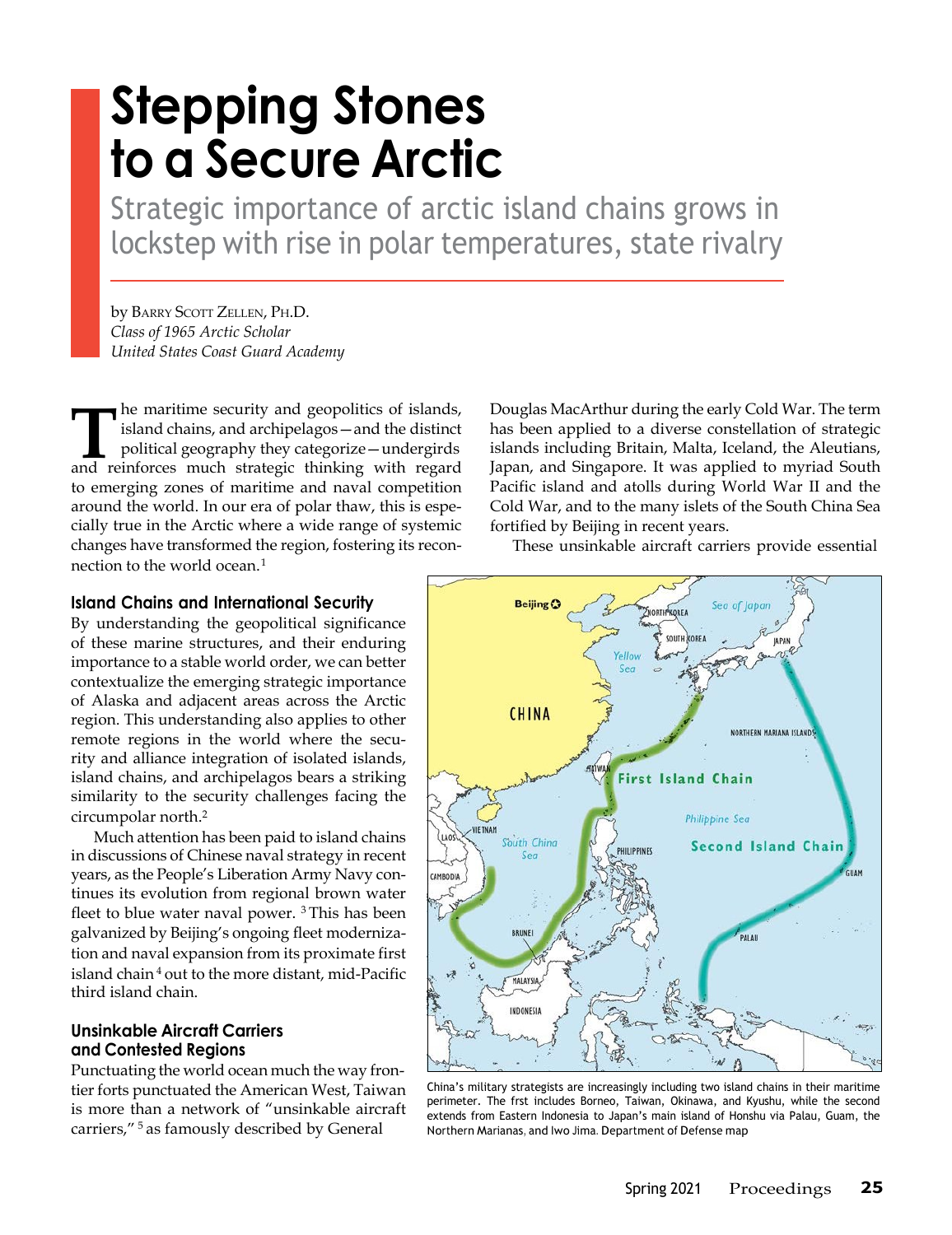forward offshore supply depots; safe harbors for repairs, recovery, and maintenance; and air strips for power projection and over-the-horizon air defense. These define a strategically advantageous zone for persistent presence, force resilience, and effective control of surrounding air and sea space as central to recent Expeditionary Advanced Base Operations strategies as they were to our island-hopping efforts in World War II.<sup>6</sup>

A modernized version of the offshore coaling stations central to Mahanian naval strategy, well-defended islands and archipelagos can be costly to neutralize during war. In times of peace, they become *de facto* zones of unrivalled economic, diplomatic, and political influence, and stepping stones toward further strategic expansion. This importance of island and archipelagic control to larger states' abilities to project military power, defend trade routes, assert diplomatic influence, and contain regional rivals explains why Beijing has fortified so many islands and archipelagic clusters. This is evident from its "Great Wall of Sand" <sup>7</sup> in the South China Sea to its "String of Pearls" arcing across the Indian Ocean. Indeed, Moscow has done much the same to its own chain of Arctic islands immediately north of Russia's mainland.<sup>8</sup>

That both major powers, and leading rivals to western influence, sense this same vulnerability and opportunity suggests Beijing and Moscow share a view of geopolitical theory and its intersection with naval strategy.

As cognizant of this geopolitical view now as it was during the Cold War, the West is moving to counterbalance. This also explains why the White House, amidst its many pressing challenges, has mustered the renewed energy, foresight, and policy attention to reassert and clarify its polar interests, as expressed in its June 9, 2020, memo on Arctic security.<sup>9</sup> The re-opening of an American consulate in Nuuk, Greenland, for the first time since 1953 preceded this memo by just one day. Only a year before, the White House briefly floated an unsolicited bid for sovereign acquisition of Greenland from Denmark, which Denmark quickly rejected. <sup>10</sup> Around same time, it committed over a billion dollars in funding for its long-anticipated icebreaker mo der ni z at ion prog ra m.

Appropriate to the increasingly contested Arctic region, it's known as the Polar Security Program—providing a robust, mobile platform for sovereign assertion from Alaska to the North Pole. <sup>11</sup>

## **Irregular Strategic Polygons and Invisible Fault Lines**

There has been much recent discussion of a triangular strategic competition<sup>12</sup> in the Arctic between the United States on the one hand, and Russia and China on the other. The latter pair of rivals are widely perceived to have the advantage of momentum, while the States' plays catch-up. In her seminal Spring 2020 *Strategic Studies Quarterly* article, National War College professor Rebecca Pincus explains that the "Arctic is an important locus for great power competition and triangular balancing between the US, China, and Russia. It is what political science professor Rob Huebert has dubbed the 'New Arctic Strategic Triangle Environment.'"<sup>13</sup>

Huebert's "New Arctic Strategic Triangle Environment" is an elegant concept, rooted in a tripolar diplomatic dialectic predating President Nixon's historic 1972 overture to Mao's China, realigning American and Chinese strategic interests after an earlier Sino-Soviet alignment. The reality of Arctic geopolitical competition is much more multiangular, multilevel, and asymmetrical. It is more accurately visualized as an irregular strategic polygon with a dynamic mix of largely stable bilateral



As the Arctic continues its historic thaw, proposed shipping routes will start to call into question national sovereignty for Arctic states. Graphic courtesy of The Arctic Institute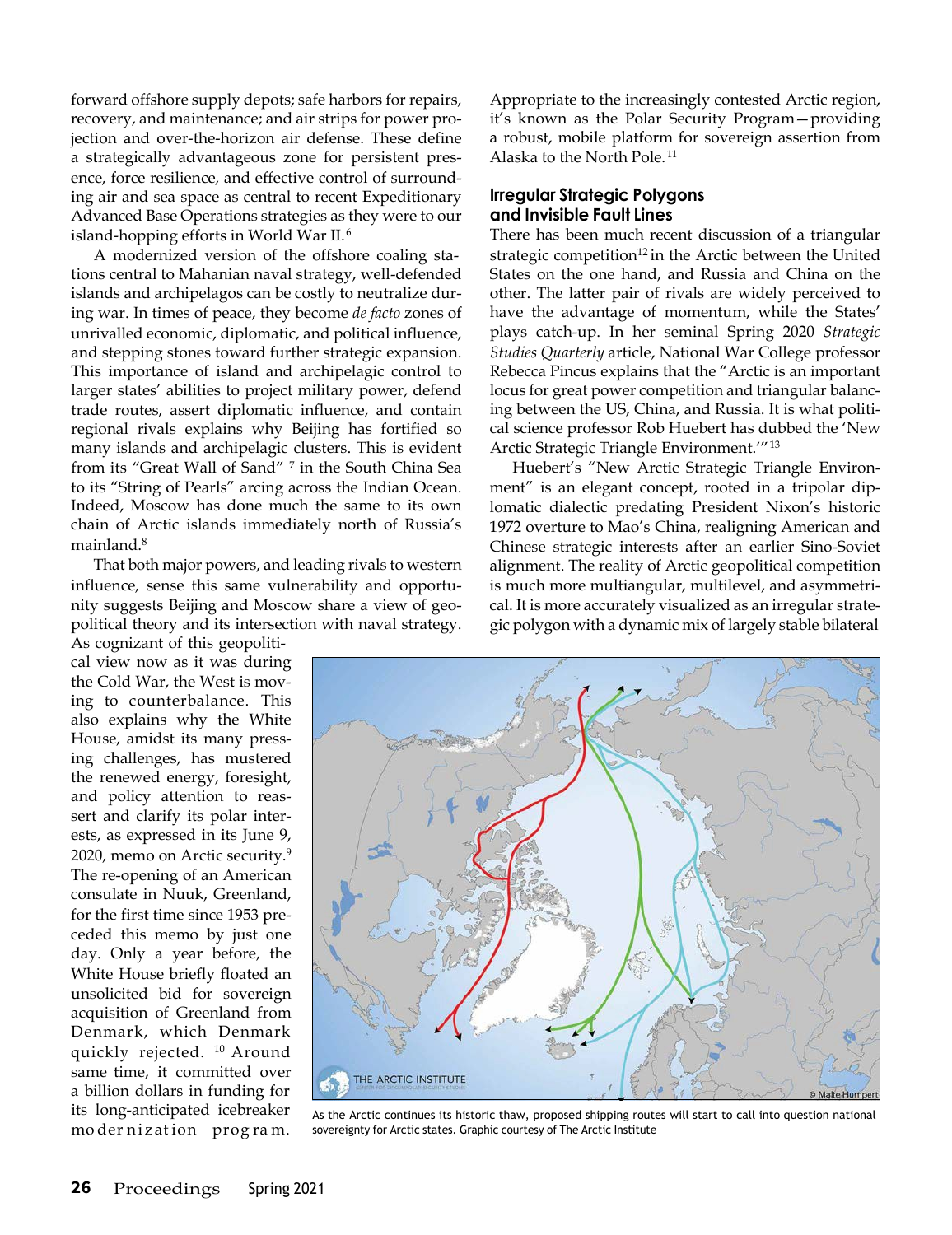and multilateral interstate relations. To this is added the complexity of an overlapping, but largely invisible to outsiders, set of internal and transnational fault lines of conflict, yielding a diverse but largely collaborative group of predominant stakeholders. This includes Arctic and non-Arctic states, inclusive of their national, regional, and local governments and major economic actors; Indigenous peoples' organizations, some holding regional and local governing powers; and numerous issue-specific NGOs. The end results are dynamically shifting alignments of interests and a complex patchwork of governing systems with extreme variance and volatility over time, yielding a complexity that eludes easy explanation or simple strategic statement.<sup>14</sup>

While triangularity may elegantly describe one of the many salient levels of analysis in Arctic geopolitics, this trinity of states comprised by the United States, China, and Russia is anything but equal when it comes to relative power and influence in the Arctic. Without Arctic territory of its own or a seat at the Arctic Council's table as an observer state, China is, in the most important ways, not even a significant player. This stands in marked contrast to Russia, whose Arctic territories are the world's largest, or the United States, which with its Arctic NATO partners Canada, Denmark/Greenland, Iceland, and Norway, presents a formidable and united bloc. It is along these sovereign shores that all proposed marine shipping routes in a warming Arctic will pass. Indeed, as the Arctic continues its historic thaw, its archipelagic nature becomes increasingly apparent.

### **Colonial States and Sovereignty by Proxy**

A triangular strategic rivalry pitting Washington's interests against the alignment of those of Moscow and Beijing presumes an inherently Westphalian nature of the Arctic states. But this is far from the case in much of the Arctic, where most of the states are not unitary nation-states, but instead independent, one-time colonial states. These were cobbled together in earlier centuries by unitary states of the Westphalian core that expanded across the seas, leaving Indigenous peoples and their local governing structures largely intact and enabling colonial rule via local proxies. This, in turn, preserved the prior power relationships of the precolonial world, whether sultanates, caliphates and emirates of Eurasia's rim, or the tribal polities of the Americas, that would be successfully leveraged in the interest of ascendant colonial powers. Because of this defining feature of Arctic states, a lingering fault line is the internal divide between center and periphery, with settler elites in command of the state apparatus to the south, and Indigenous communities in the remote hinterland. The latter have been gradually regaining self-governing powers, with the exception of Iceland, which was settled prior to the



The Arctic without ice, though unlikely to be experienced before midcentury and then only temporarily, reveals a maritime domain defned by islands, archipelagos and increasingly strategic island chains comparable to the Pacifc and Atlantic. Pyty | [Shutterstock.com](https://shutterstock.com/)

arrival of the eastward migrating Inuit, leaving this one Arctic state a truly unitary Westphalian polity.

Understanding this internal dynamic, and achieving a stable balance of interests through inclusive and respectful policies of native inclusion, enrichment, and, empowerment may be of momentous consequence in the event of external agitation by a non-Arctic state. This historic struggle for the human terrain of the Arctic is thus of great importance to the future stability of the region. It requires forward thinking investment, respectful relationship-building and sustainment, and a continuous process of confidence-building measures to ensure that the legitimacy of the rule of the sovereign states of the Arctic remains intact and uncontested. Otherwise, a foreign interloper such as China could destabilize the status quo. Because many socioeconomic challenges face northern villages across the Arctic, this is a potential vulnerability that an external power could seek to exploit—and, some argue, has already become a target for exploitation by Beijing. These Indigenous homelands have been imperfectly integrated with the political economies of the Arctic states, despite much progress and effort in recent years, and "Fourth World" challenges persist, eclipsing those of the Third World. This remains a near universal fault line across the Arctic that challenges the seven Arctic states that have Indigenous populations engaged in ongoing processes of cultural renewal, economic development, and the restoration of land rights.

Progress on this front has varied greatly by region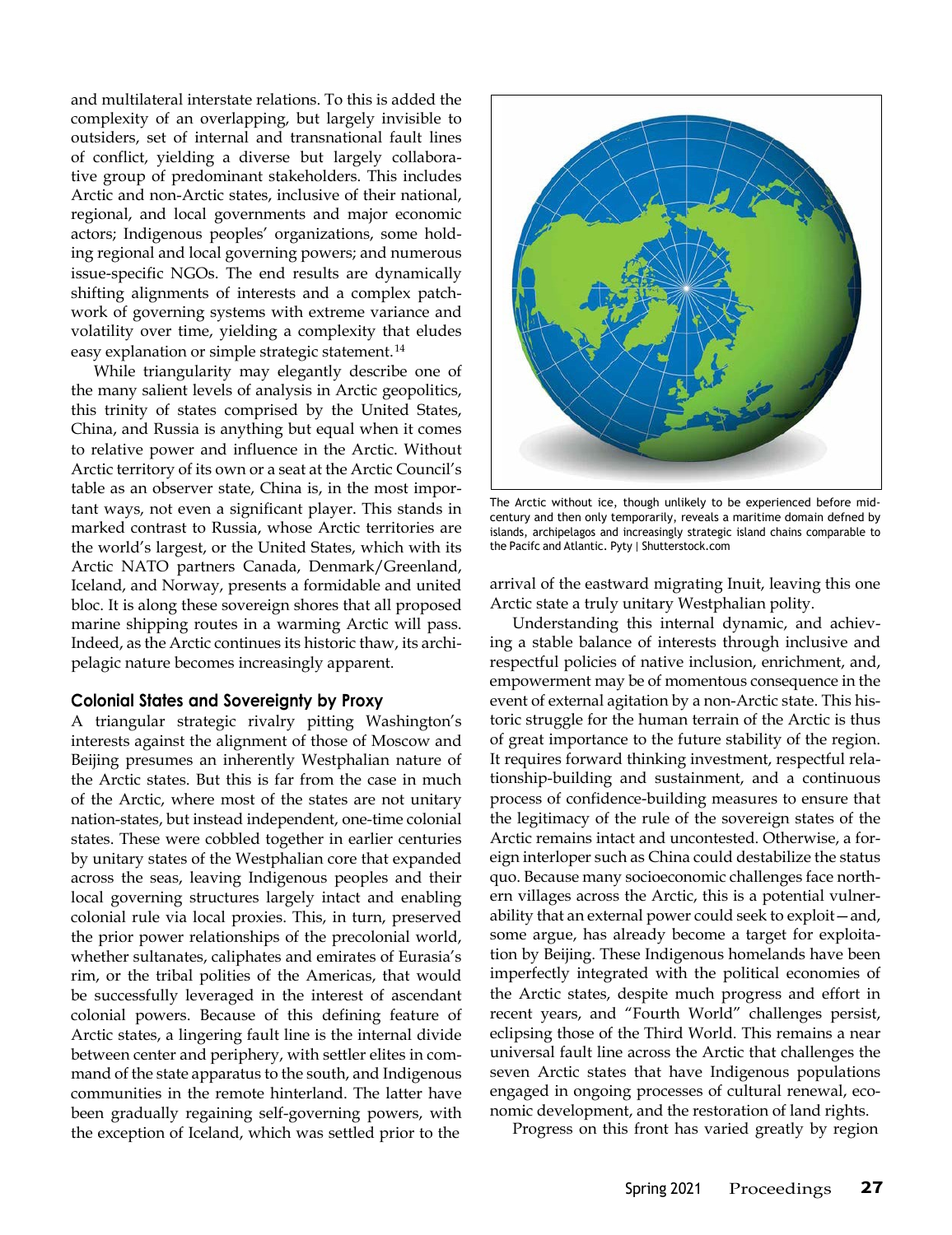and by state, offering an opportunity, albeit an uneven one, that differs greatly across the Arctic, for external exploitation. Russia has, in recent years, mastered the art of hybrid warfare, as demonstrated in its persistent but low-level interventions along the arc of what it once referred to as its "near abroad," <sup>15</sup> with particularly effective results in Crimea. And Beijing has similarly deployed "checkbook diplomacy" 16 to co-opt elites along the global network envisioned by its Belt and Road Initiative (BRI), including its northern component, the Polar Silk Road. But China has faced strong blowback against what the United States has successfully reframed as "debt-trap diplomacy."17 And Russia's aggressiveness has generated a near-universal distrust, particularly by border states fearing they could become the next Crimea. Tactical blunders by both Moscow and Beijing, through clumsy and overconfident efforts to coerce smaller polities and peoples, have blunted their capacity to project power into the Arctic. One exception, of course, is Moscow's own Arctic territories and waters where its sovereignty remains uncontested, but where it remains behind its democratic Arctic counterparts on reconciling state and tribal interests.

## **Universalizing Indigenous Empowerment**

Intriguingly, the strengthening alignment of interests between Indigenous peoples and their sovereigns across the non-Russian Arctic from Alaska to Finland can provide the democratic Arctic with an advantage over Russia. Indeed, Moscow's own native peoples remain marginalized; with many Indigenous leaders in exile, their lands and resources remain encroached upon or expropriated, and their homelands threatened by outside [interests.](https://interests.18/)[18](https://interests.18/) One can even imagine the democratic Arctic states mastering the art of hybrid warfare, just as many, Participants (PPs). PPs are second only to the founding member states—the Arctic 8—and are superior in power to the many observer organizations and states, among which China is included. Russia may already be realizing its security can be strengthened by achieving parity with its democratic counterparts on the Arctic Council in the area of native rights and empowerment. This is reflected in its latest Arctic strategy extending through 2035, which devotes significant and unprecedented attention to Indigenous issues. If Moscow continues in this direction, Arctic collaboration can be strengthened, further eroding the saliency of the strategic triangularity described above, and restoring the condition known as Arctic exceptionalism.

With its deep pockets, China may take the opportunity to retool its approach, shifting away from the naked power grab of debt-trap diplomacy and foster a more mutually beneficial model of Arctic economic development. This could reposition Beijing to more adeptly exploit any failures by the Arctic states to sufficiently support and re-empower their own Indigenous peoples, who are intimately aware of any unevenness in Arctic social, cultural, and economic development. A triumph by the democratic Arctic states is by no means guaranteed in the battle for Indigenous hearts and minds, but we still have many advantages over Russia and China. These could make it impossible for either rival to meaningfully undermine western influence in the region or to dilute the sovereignty we have over their respective Arctic territories. Thus, if there is indeed a new Cold War in the Arctic region, the home front in each of the Arctic states, where continued gains in native development are crucial, will be an important theater of engagement. But it is one where the United States and its allies have many opportunities and advantages to consolidate victory.

by necessity, re-mastered the art of counterinsurgency warfare during the long Global War on Terror.<sup>19</sup>

By turning the tables on Moscow, the democratic Arctic can win the battle for the hearts and minds of Russia's own oppressed native peoples. To some degree, this is already underway with the warm diplomatic reception enjoyed by Russian Indigenous leaders in Arctic institutions like the Arctic Council, where Indigenous organizations



enjoy a distinct member-<br>
So the Arctic region opens up to more vessel and exploration trafic, Arctic states will be best served by joining<br>
Ship status as Permanent together in regional policy decisions. WindVector | Shut together in regional policy decisions. WindVector [| Shutterstock.com](https://shutterstock.com/)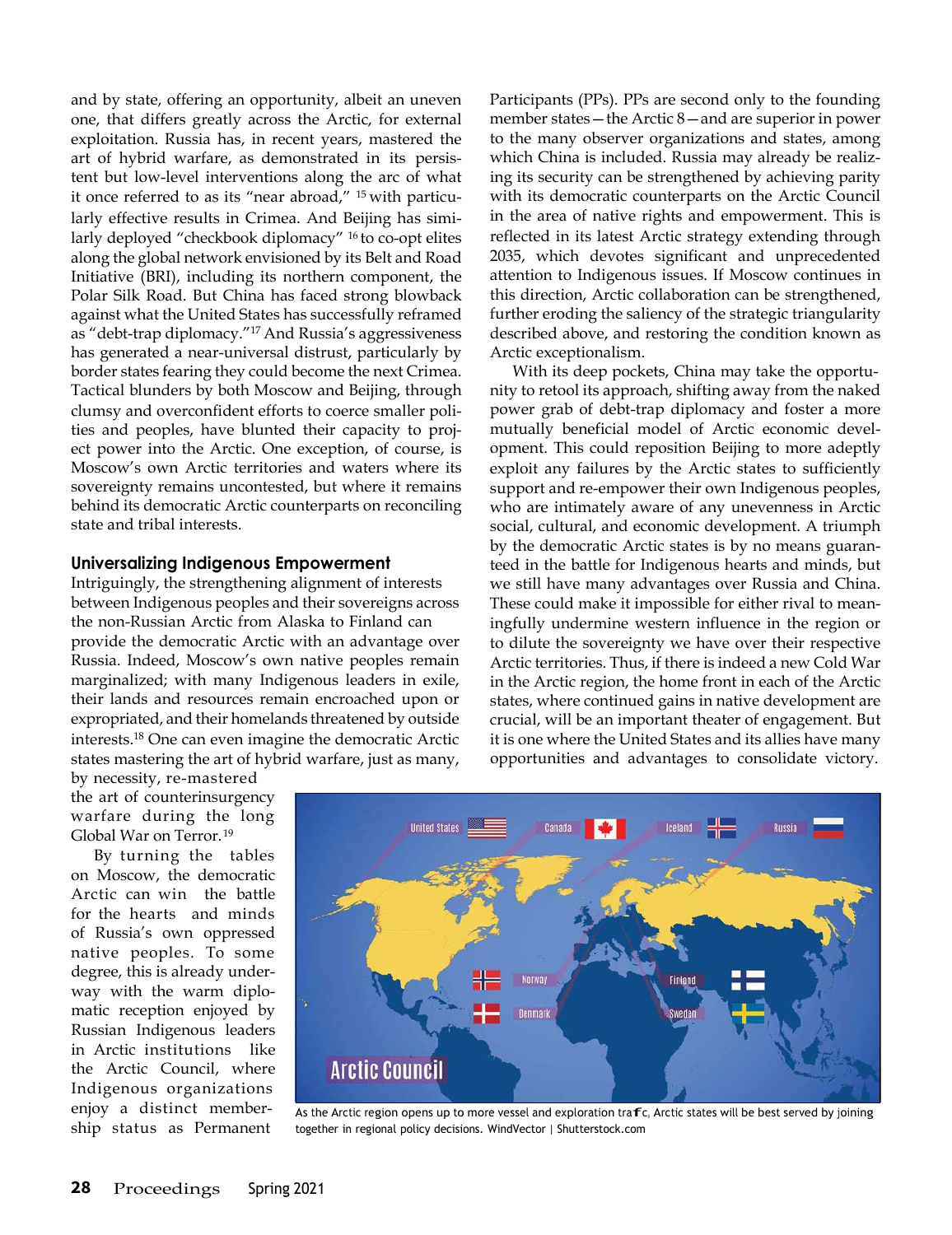

Since the 17th century, the National Guard has provided frst-line national defense, and the Scout Battalions of the 297th Infantry, Alaska Army National Guard, composed mostly of Inuits, continue this historic mission today across the vast Arctic tundra. Mort Kunstler depicts this in, "Guardians of the North." National Guard image

And to strengthen our Arctic sovereignty through more inclusive and effective governance, in partnership with the Indigenous peoples of the Arctic, as we achieved in the past with the Alaska Eskimo Scouts during World War II.

Of equal importance to securing the home front in any looming Arctic Cold War is maintaining control over the many islands, island chains, and archipelagos of the Arctic and adjacent gateway regions. These are of increasing importance to not only the security of the Arctic region, but to global stability and world order itself. It is true that much of the insular and archipelagic Arctic north of Canada's mainland is either lightly settled or unsettled. Where settled, the region remains haunted by complex histories of resettlement whose pain lingers generations later. This could provide a weakness for potential exploitation by China of otherwise recognized claims of Arctic sovereignty, much the way it exploited other such sovereign weaknesses in the South China Sea. In the latter, China fortified unoccupied islands adjacent

to much weaker states that lacked effective means of asserting sovereignty against the rival claim. While in the former, the islands of Canada's High Arctic, like those off Russia's mainland or the sovereign and semisovereign island polities of the High North Atlantic, are internationally recognized. And Canada's Arctic neighbors recognize its claims just as Canada reciprocally recognizes the claims of its Arctic neighbors, with few, and largely insignificant, exceptions. It would thus be immeasurably harder for China to replicate its tactics as developed in the South China Sea. Indeed, doing so would almost certainly generate a universal rebuke from the entire membership of the Arctic Council, state and Indigenous alike, and lead to China's isolation—from not only the democratic Arctic states, but its partner-ofthe-moment Russia. This is a consequence Beijing would find humiliating, and which would show the fragility of Beijing's current entente with Moscow.

And while China may seek to influence the loyalties of Indigenous communities across the Arctic through its